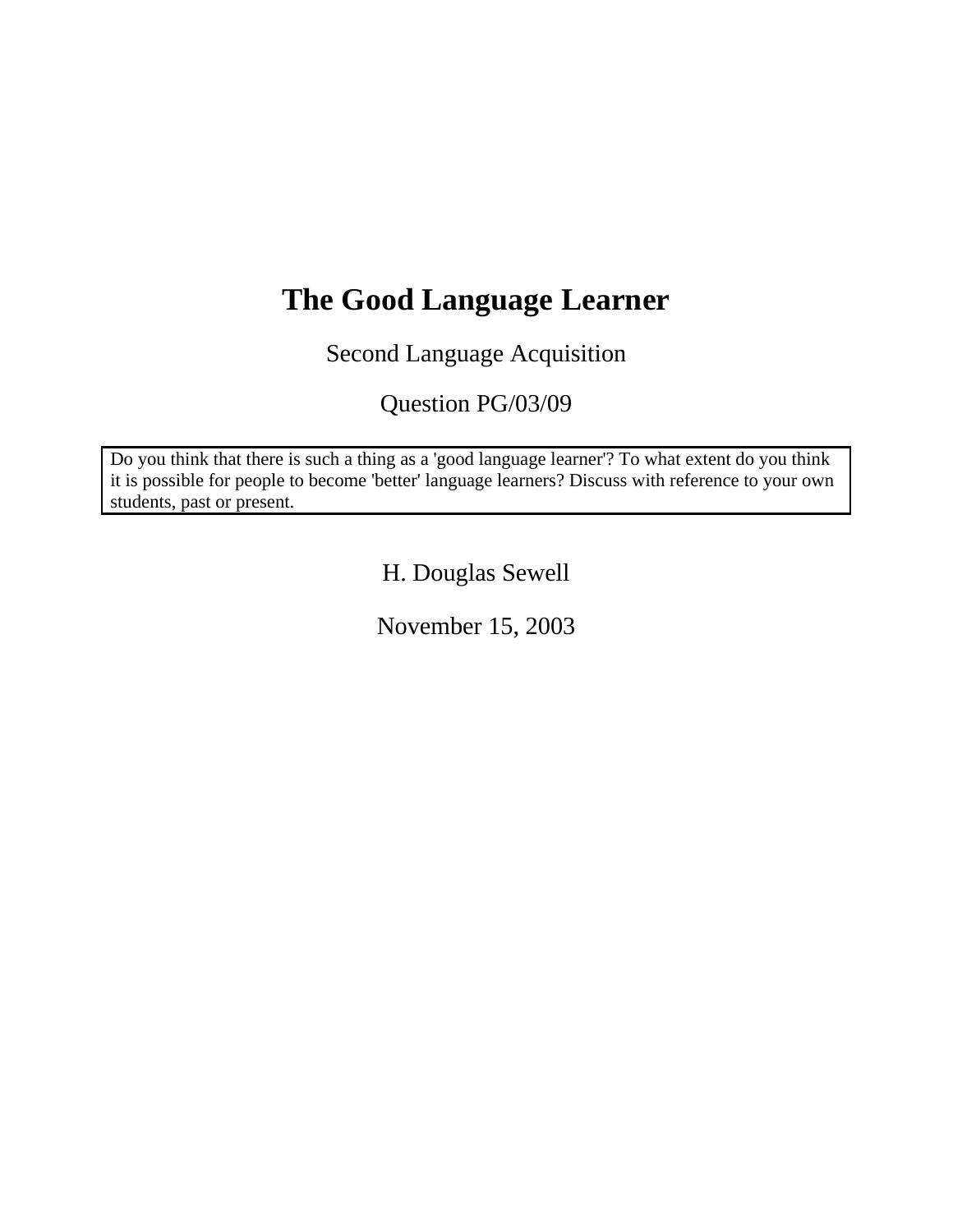# **1 Introduction**

The greater the task, the more important it is to approach the task in an efficient manor. For many people, learning a second language is one of the most important and demanding tasks they will need to accomplish. This is particularly true in some countries where a student's English abilities are often more important for their career success than their university marks. For these reasons, an awareness of how to learn a language, not just what to learn, is very important. Knowledge of the characteristics of a good language learner can help students increase their language learning efficiency. Additionally, with this knowledge, teachers may be able to help their students improve through learner training.

This paper will attempt to first identify the characteristics associated with a good language learner in three areas: personality characteristics, learning styles, and learning strategies. Further, this paper will ask to what extent these can be used to define a good language learner. Finally, the possibility of improving a student's ability to learn a language will be considered.

## **2 The Good Language Learner**

Many characteristics can influence the success of language learning. Obviously, some innate factors such as age and intelligence are quite fixed. Aptitude is another factor that may be relatively fixed (Ruben 1975:42). Others characteristics may be changeable to greater or lesser degrees.

#### 2.1 Personality Characteristics

A number of personality characteristics have been associated with successful language learning. These include being willing to take risks (Ruben 1979 in Willis 2001:156), having high self esteem (Heyde 1979 in Larson-Freeman and Long 1991:184) and being inquisitive (Ellis and Sinclair 1989 in Willis 2001:158).

Motivation and a positive attitude have also been correlated with language acquisition (Gardner 1985 in Lightbown and Spada 1999:56). In one construct, motivation can be seen as either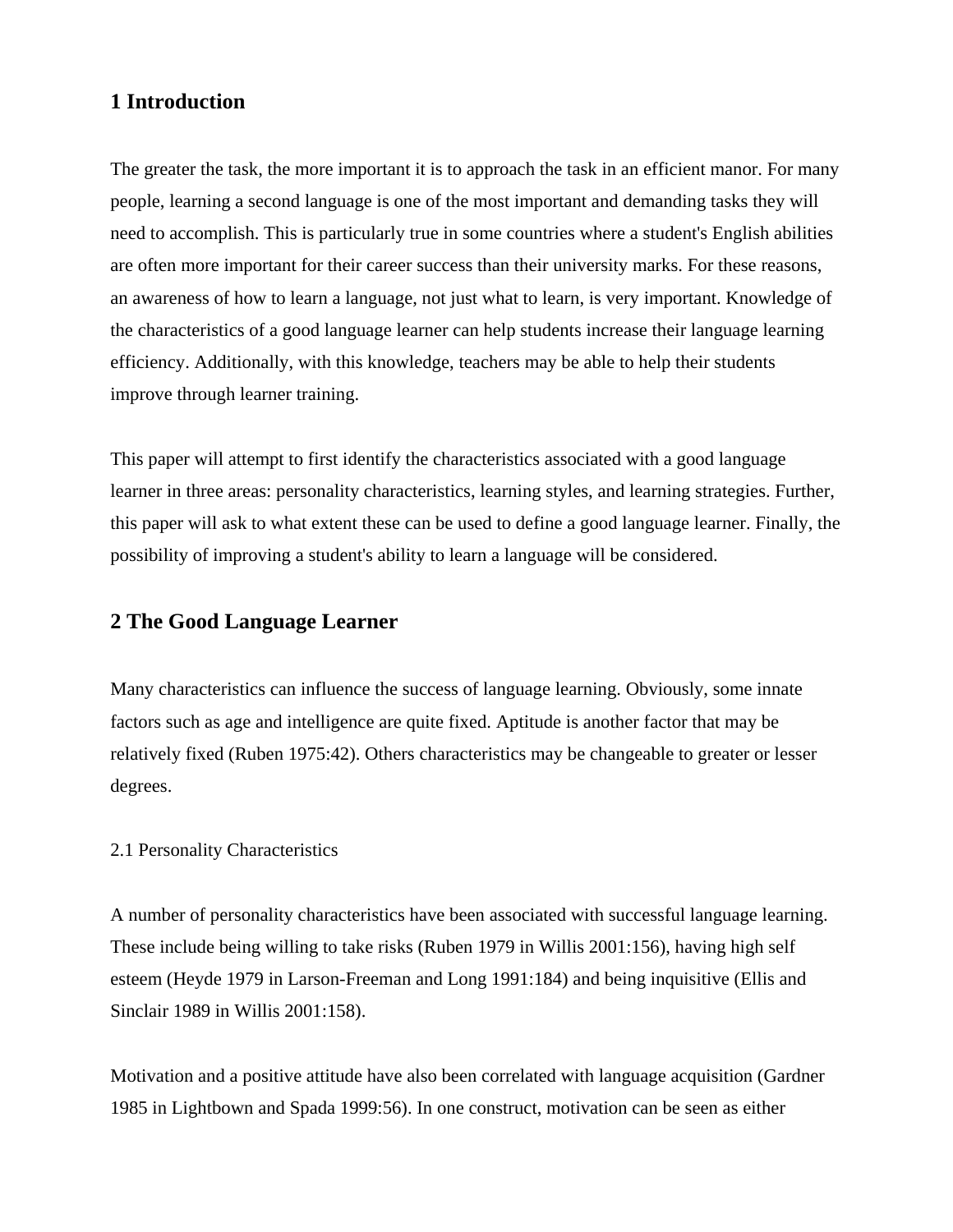integrative, relating to a desire to integrate into the L2 community, or instrumental, related to learning so as to use the L2 as an instrument to achieve a goal. Gardner and Lambert (1959 and 1972:141 in Larson-Freeman and Long 1991:173-4) suggest that both types of motivation may be equally powerful, but in different learning contexts, although integrative may be more sustainable. In another construct, motivation can be seen as either intrinsic or extrinsic. Brown (2000:164), citing himself (1990), Dornyei (1998), Dornyei and Csizer (1998), and Crookes and Schmidt (1991), suggests that intrinsic motivation, motivation from inside, is more powerful than extrinsic motivation, motivation from outside. While these two constructs of motivation are related, it is possible for a student to have any of the four combinations of the two constructs.

The relationships between attitude, motivation, and successful language learning seem unclear. Gardner (1979 in Larson-Freeman and Long 1991:175) suggests that attitude affects motivation and subsequent acquisition. Crookes and Schmidt suggest that motivation research has failed to adequately separate motivation and attitude (1991:501). Lightbown and Spada point out that "If the speaker's only reason for learning the second language is external pressure, internal motivation may be minimal and general attitudes toward learning may be negative" (1999:56). This would suggest ineffective learning, yet this external pressure may arise from the need for good English skills to get a good job, and thus may provide the student with instrumental motivation, which can be as strong a motivator as integrative motivation. It has also been suggested that it may be success that fosters motivation and not motivation that fosters success (Strong 1984:10-2).

A final personality characteristic to consider is extroversion and introversion. Common belief is that extroverts learn quicker than introverts, however the research is inconclusive (Larson-Freeman and Long 1991:184-5). It is reasonable to suggest that extroversion may facilitate the learning of spoken English, but that introverts have more patience and thus may excel in areas of pronunciation, reading, and writing (Brown 2000:155-6).

#### 2.2 Learning Styles

Ambiguity tolerance is a learning style that has been correlated to student achievement (Brown 2000:120). It allows the learner to temporarily disregard some perceived contradictions or confusions, not get frustrated, and thus proceed with learning (Larson-Freeman and Long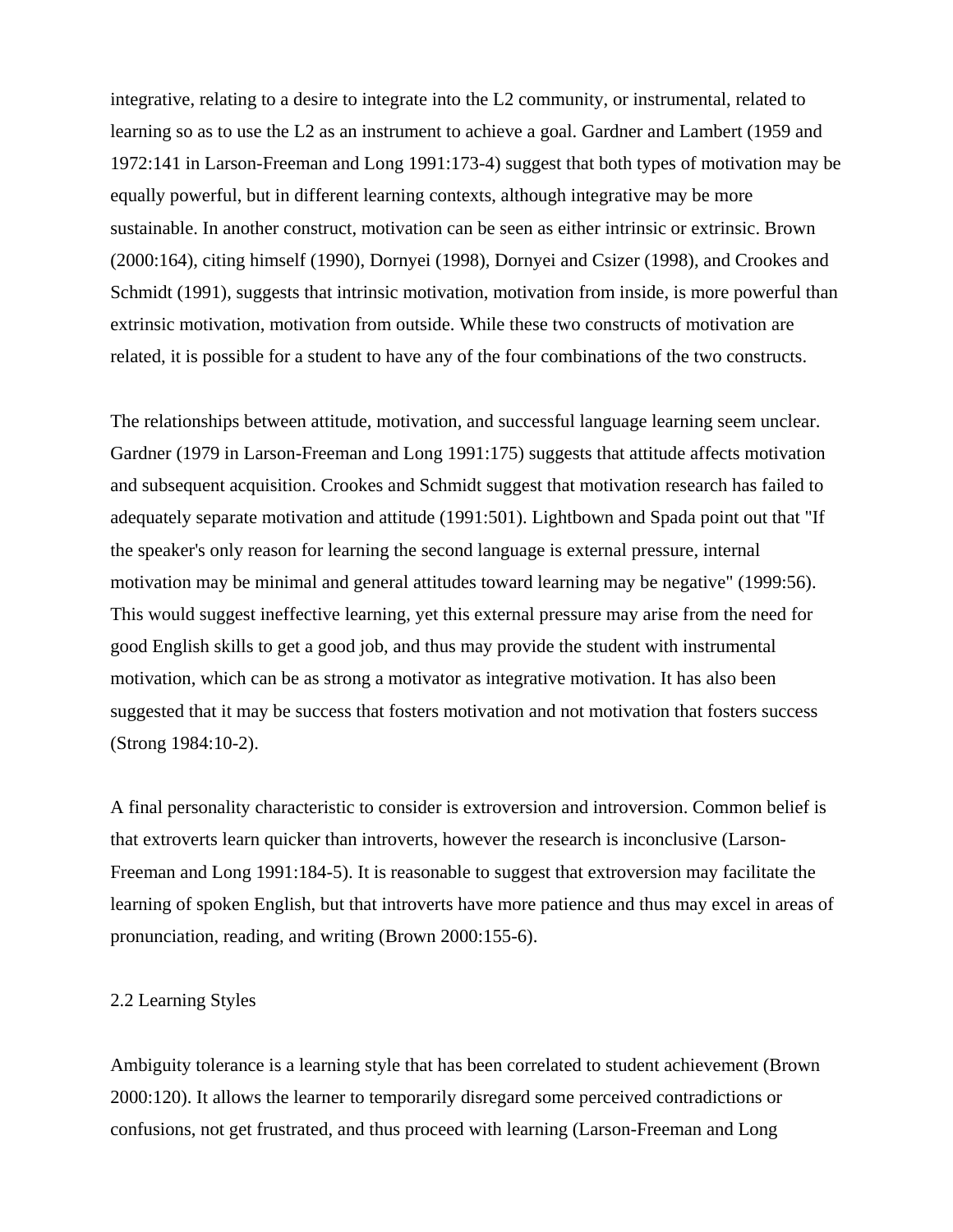1991:191). The premise with this being that a resolution to the issue will develop later. However, too much tolerance to ambiguity may result in the learner failing to integrate newly learned material, as would be the case if a person was simply memorizing and accepting grammar rules. Thus, while some intolerance to ambiguity may make language learning more efficient, too much intolerance could result in a closed rigid mind that is unable to learn a second language (Brown 2000:120).

A second learning style is the continuum of reflective to impulsive. People with reflective styles tend to take longer but make fewer errors, while those with impulsive styles are quicker but make more errors. This has been observed in L1 children (Messer 1976 in Larson-Freeman and Long 1991:195) and L2 adults (Doron 1973 in Larson-Freeman and Long 1991:196). It appears that being neither too reflective nor too impulsive is the most beneficial to second language acquisition.

A further learner style is field dependence and field independence. People who are field dependent are less able to isolate individual items from the larger context, but are more able to see the larger context itself clearly. People who are field independent are more able to see the details within a larger picture, but may not see the larger picture as clearly (Larson-Freeman and Long 1991:193, Brown 2000:114-5). While some people are biased toward one side or the other, this is a continuum and individual tasks require some amount of both field dependence and independence (Brown 2000:115).

Numerous studies have shown a correlation between field independence and second language acquisition in the classroom (Larson-Freeman and Long 1991:193). Brown suggests that relatively field independent students will do well on tests and in the class room (1977 in Larson-Freeman and Long 1991:194), however relatively field dependent students will learn the communicative aspects of language quicker due to their "...empathy, social outreach, and perception of other people" (Brown 2000:116). Brown then comes to the conclusion that both are important, but for different types of learning (2000:116).

While the learning styles above seem to be detrimental to second language learning if a student is too much toward one pole of the continuum, other styles such as a student's preference for an inductive versus deductive learning style or a visual verses auditory presentation style do not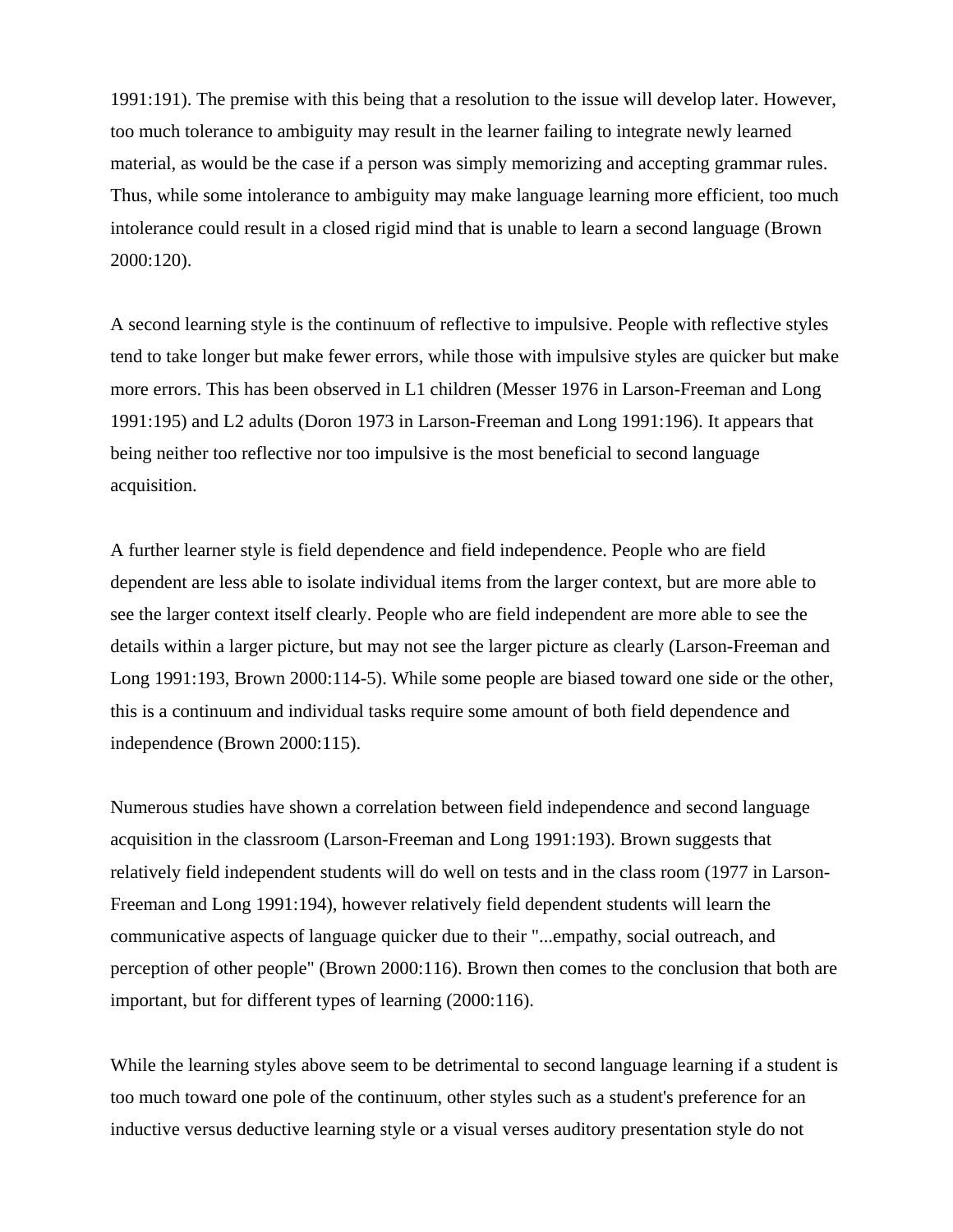seem to be correlated with successful language learning. For these styles, the issue would appear to be in situations in which the learner required a different style than the teacher employed (Levin et al. 1974 in Larson-Freeman and Long 1991:196). In such situations, the more successful language learner may be the learner who has a teacher that teaches in the same way as the student is comfortable learning.

#### 2.3 Learning Strategies

Ruben (1975:43) uses the term learning strategies to mean "the techniques and devices which a learner may use to acquire knowledge". Based on the work of O'Malley et al. (1985a:32-34), learning strategies are often defined in three areas. The first are meta-cognitive strategies that deal with the awareness and ability to control the process of learning. Meta-cognitive strategies employed by good language learners include monitoring production (Ruben 1979 in Willis 2001:157), being self-aware, being realistic, and being organized (Rubin and Thompson 1982 in Brown 2000:123).

The second are cognitive strategies that relate more directly to learning itself and include the acts of memorization and integration. An example of a cognitive strategy employed by good language learners is mnemonic vocabulary learning (Cohen and Aphek 1980, 1981; Cohen 1987 in Larson-Freeman and Long 1991:212). The third are the socio-affective strategies that are related to the actual use of language. Socio-affective strategies employed by good language learners include making errors work for them not against them, learning chunks of language to go beyond their competence, compensation for their weaknesses, and avoidance of areas of weakness (Rubin and Thompson 1982 in Brown 2000:123).

The list of strategies associated with successful second language could be much longer. From O'Malley et al. (1985b:557) among others, it appears that students who are able to employ a wider range of effective meta-cognitive, cognitive, and communicative strategies, are generally more successful language learners.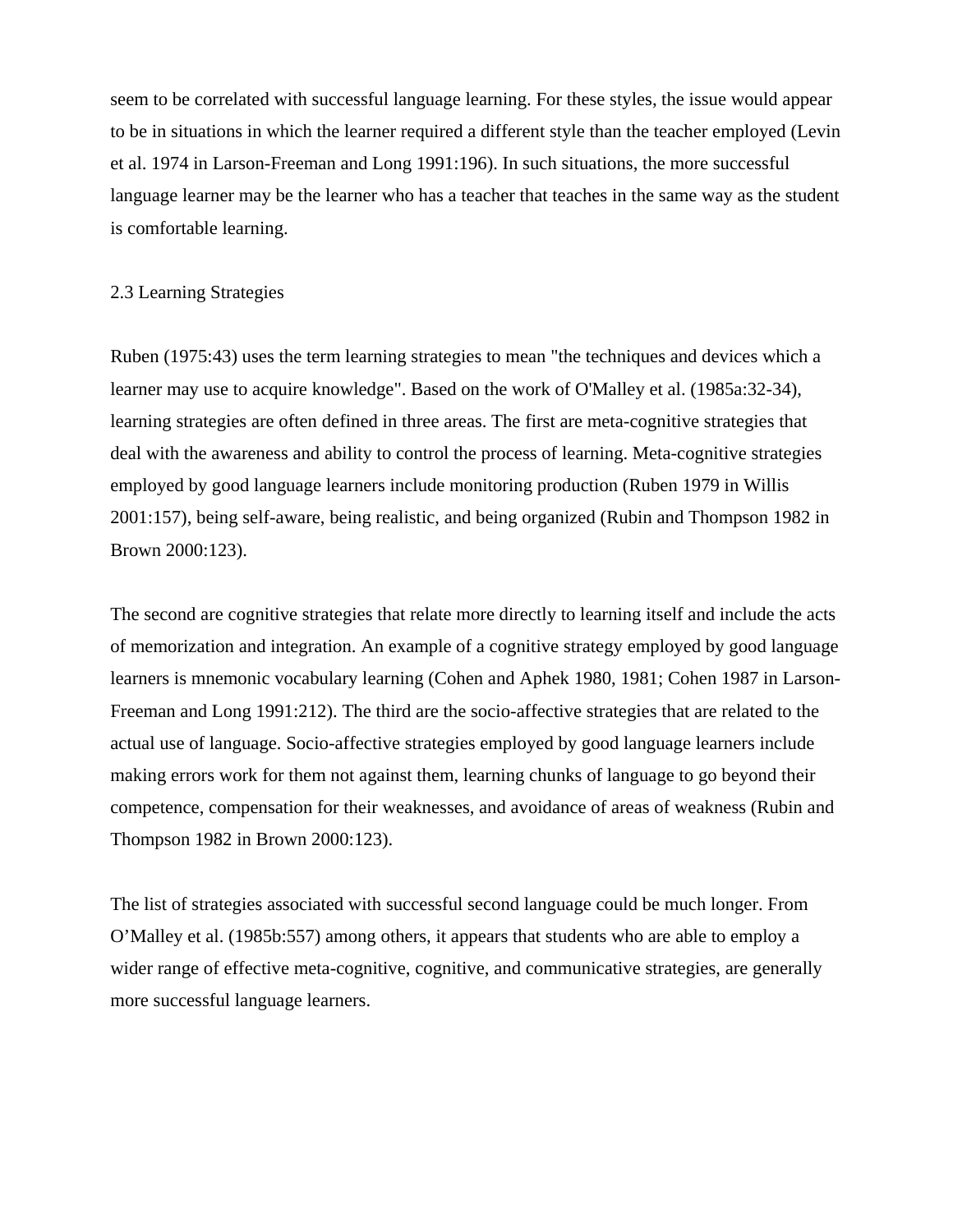#### 2.4 Conclusion

While some personality characteristics such as being willing to take risks and being inquisitive seem to be useful in describing the good language learner, a number of other characteristics like motivation seem to be of less use due to conflicting research results or unclear cause effect associations. Learning styles seem to be more useful in describing the good language learner. With some learning styles like ambiguity tolerance-intolerance, reflexivity-impulsiveness, and field dependence-independence, it seems that the good learner is the one who is between the two extremes of the constructs. For other styles like deductive-inductive or visual-auditory, there does not seem to be any clear evidence that one style is better than the other. Clearer insights into describing a good language learner come from strategy research that seems to suggest that those who can employ more strategies effectively are better language learners.

# **3 Good Language Learners Exists But Depend on Context**

The correlations that can be made between some personality characteristics, learner styles and learner strategies and successful language learning suggest that good language learners exist. However, as many factors that come together to promote language learning, it is difficult to define a good language learner.

Many researchers have looked at the concept of the good language learner. To determine if someone was a good language learner, Naiman et al. (1978 in Larson-Freeman and Long 1991:185) let the L2 learners self profess if they were good language learners or not. This is a potentially unreliable method. Other researchers used standardized written or listening comprehension tests (Larson-Freeman and Long 1991:185). While it is easy to suggest that someone who has learned to read, write, speak, and listen effectively in English in a relatively short time is a good language learner, it is unclear whether someone who has only learned one or two of these skills is also a good language learner. It also seems the speed of acquisition and previous exposure to English should also be carefully considered. Thus, the methods of determining if someone is a good language learner seem unclear and make comparisons difficult.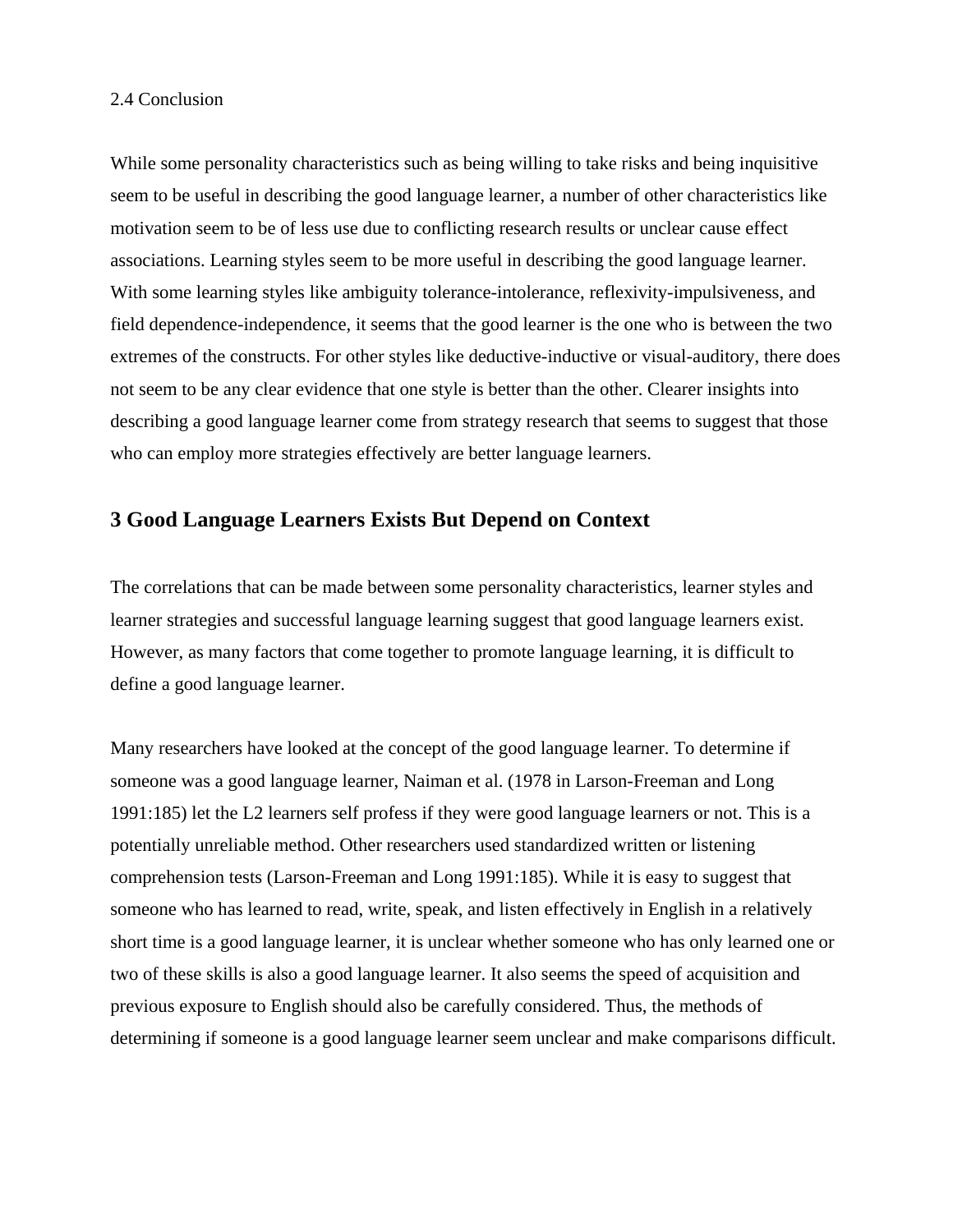In determining if someone is a good language learner, the students' goals should also be considered. A student of Medicine or Engineering in China may never need to speak English, but may need to be able to read English textbooks when translations are not available. Thus, good reading comprehension skills may be all that are needed. An older immigrant who works in a coffee shop in New York may not need extensive reading or writing skills, thus listening comprehension skills and spoken fluency would be of primary concern. In these situations, I would suggest that the acquisition of necessary skills, as defined by the language learner, in a reasonable period indicate a successful language learner.

Also, when looking at the good language learner, it seems we should not only include the characteristics of students who have achieved fluency in their desired skills, but also look at students who are in the process of learning. Chesterfield and Barrows-Chesterfield (1985:56) showed that learner strategies in children evolve over time and the sequence has a natural order. O'Malley et al. (1985a:37) further showed that intermediate high school learners used more meta-cognitive strategies than beginners. It is unclear whether learners are learning to learn or simply using different strategies that are more appropriate at different levels. It may be misleading to believe that the characteristics associated with a good advanced learner would also apply to a good beginner learner. Deciding to include or not include characteristics of students who have decided to stop actively learning, perhaps because they feel their English skills are good enough, even if a native speaker would feel otherwise, is a further question to explore.

It is also reasonable to hypothesize that the interplay of different personality characteristics, learning styles and learning strategies may have a confounding effect on learning success. This could result in a skill that would be advantageous to one learner being detrimental to another.

Referring back to the original question, good language learners seem to exist, however a more important pedagogical issue may be whether there is such a thing as the best language learner. Although some traits can be identified which are shared by many good language learners, considering the differing learning situations, goals and levels of students, as well as the interactions of differing personalities, styles and strategies, it seems that each good language learner may be somewhat unique, and that a single definition of the best language learner may be as possible as the average family with 2.4 children and 0.8 dogs.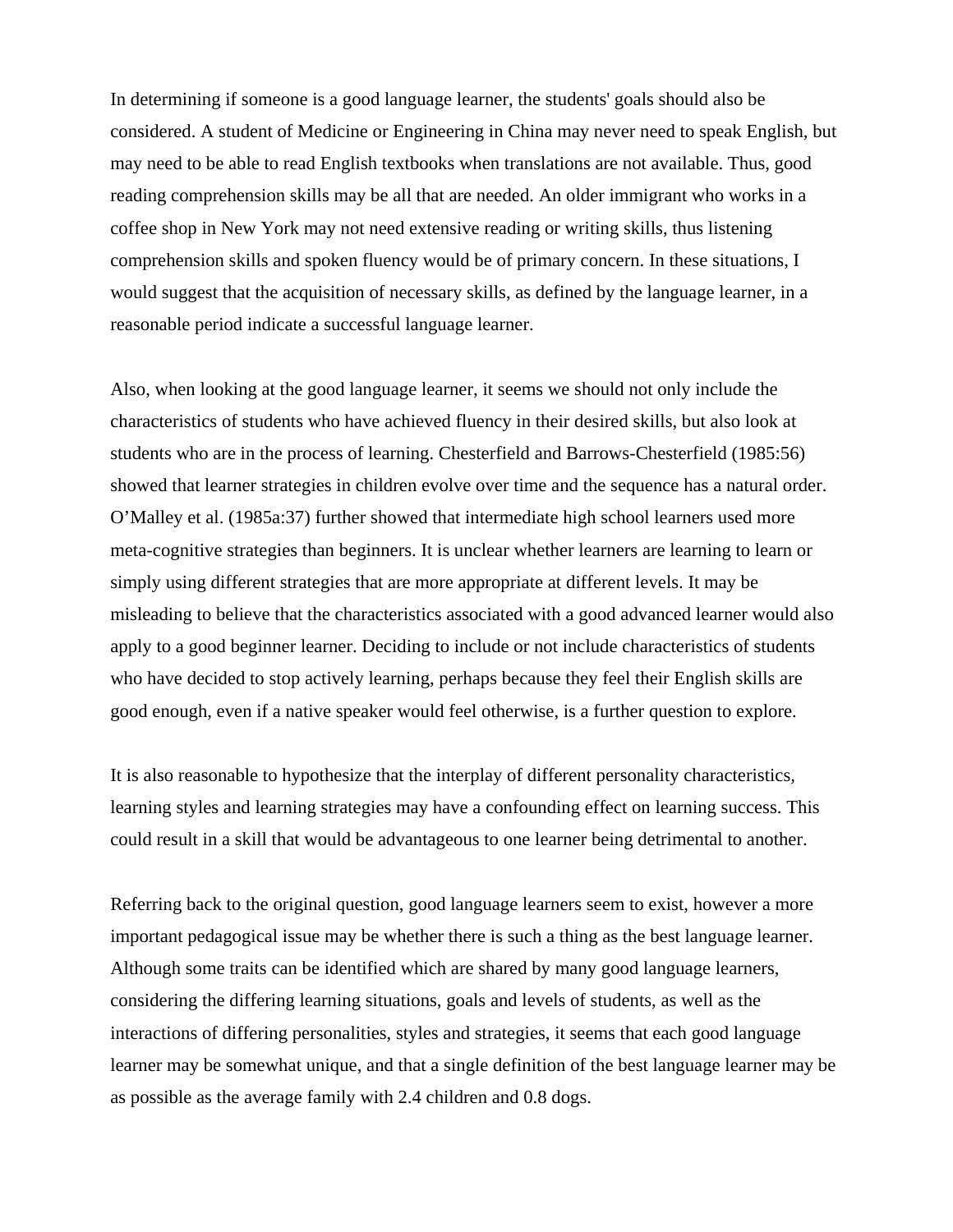# **4 Possibility of Becoming a Better Language Learner**

Having argued that there is no best language learner, only differing types of good ones, I do not exclude that people can not become better language learners. Language learners may never be able to reach some definition of perfection in their ability to learn, but the possibility of improving the efficiency of language learning seems to exist because humans seem to always be able to learn new ways to do things. While the extent to which individual students are able to become better language learners may be variable, at the very least, all students should be able to benefit by learning at least some new learning strategies.

#### 4.1 Change Through Learner Training

For those characteristics above which are shown to correlate with successful language learning, one route toward becoming a better language learner may be learner training to change styles and learn strategies. Personality traits in adults would appear to be the hardest to change. Learning styles should be easier to change, but learning styles are related to educational styles within a society, and may still be difficult to modify. Perhaps acquiring new learner strategies would be the easiest goal to accomplish. Skehan echoes this in part by saying that aptitude is relatively unchangeable, but style and strategy are different (1998:272).

MacIntyre and Noels (1996 in Brown 2000:131) found that students benefit from strategies based instruction if they understand the strategies, feel they are effective, and find them easy to implement. In O'Malley et al.'s research, beginning and intermediate high school students were taught meta-cognitive, cognitive, and socio-affective strategies. His results showed that speaking skills increased in students that received strategies based instruction, and that the improvement was greatest in students who received both meta-cognitive and cognitive strategy instruction. Listening skills also increased in situations where the task difficulty was within the range of the students' competence (1985b:574-6). These results support the potential for students to become better learners through learner training.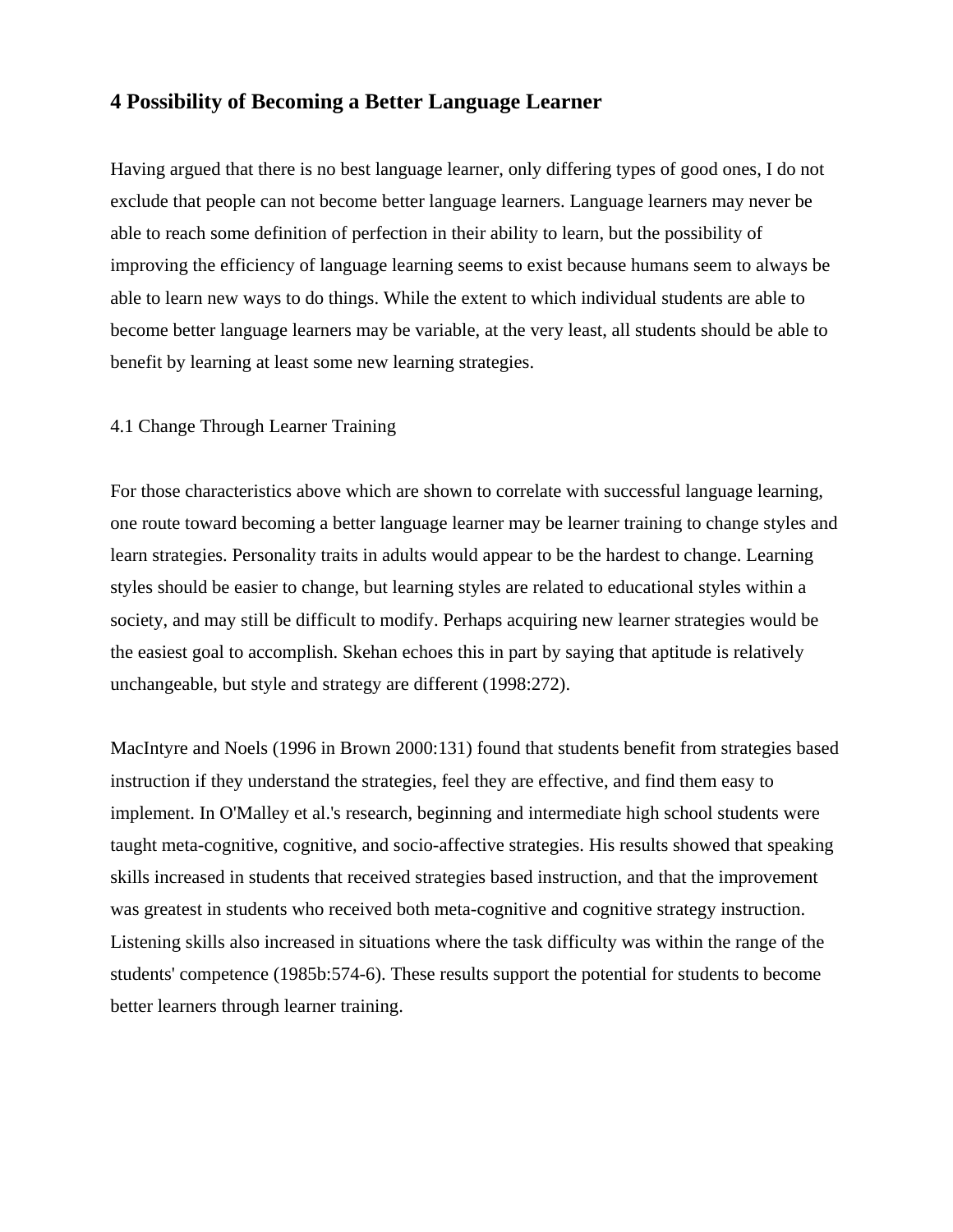#### 4.2 Effect of Learner Beliefs on Possibility of Change

Learner beliefs about the right way to learn or the right role for teachers and students in a classroom may have a severe limiting effect on the possibility of change and thus the potential to become a better language learner. As Lightbown and Spada note "Virtually all learners, particularly older learners, have very strong beliefs and opinions about how their instruction should be delivered." (1999:59). This is exemplified by a report on international students learning English as a second language in a very communicative program at an English university. In this program, the students felt certain that they were not learning efficiently due to the instructional approach that was different from their beliefs about the best way to learn (Yorio 1986 in Lightbown and Spada 1999:59). The issue of teaching new styles and strategies that are too different is raised by Bialystok, who notes Piaget's (1929) principle of optimal novelty and Vygotsky's (1962) 'zone of proximal development', and suggests that "the human ability to incorporate forms of thought or ideas that are radically different from present experience seems to be severely limited" (1985:259-60).

It is easy to hypothesize that if a teacher's ideas go against a learner's beliefs about the right way to learn, then the learner may disregard the learner-training lesson. This could result in a failure to become a better language learner. This suggests that a teacher contemplating learner training must be aware of his or her student's beliefs and take them into consideration when planning learner training, and should approach learner training carefully so the students do not reject the concepts outright.

#### 4.3 Limits of Necessary Learner Training

For characteristics which have not been shown to be associated with unsuccessful language learning, becoming a better language learner may not require learner training, and may instead be achievable by matching learning styles and teaching styles. As Lightbown and Spada point out, "when learners express a preference for seeing something written or for memorizing material which we feel should be learned in a less formal way, we should not assume that their ways of working are wrong" (1999:58).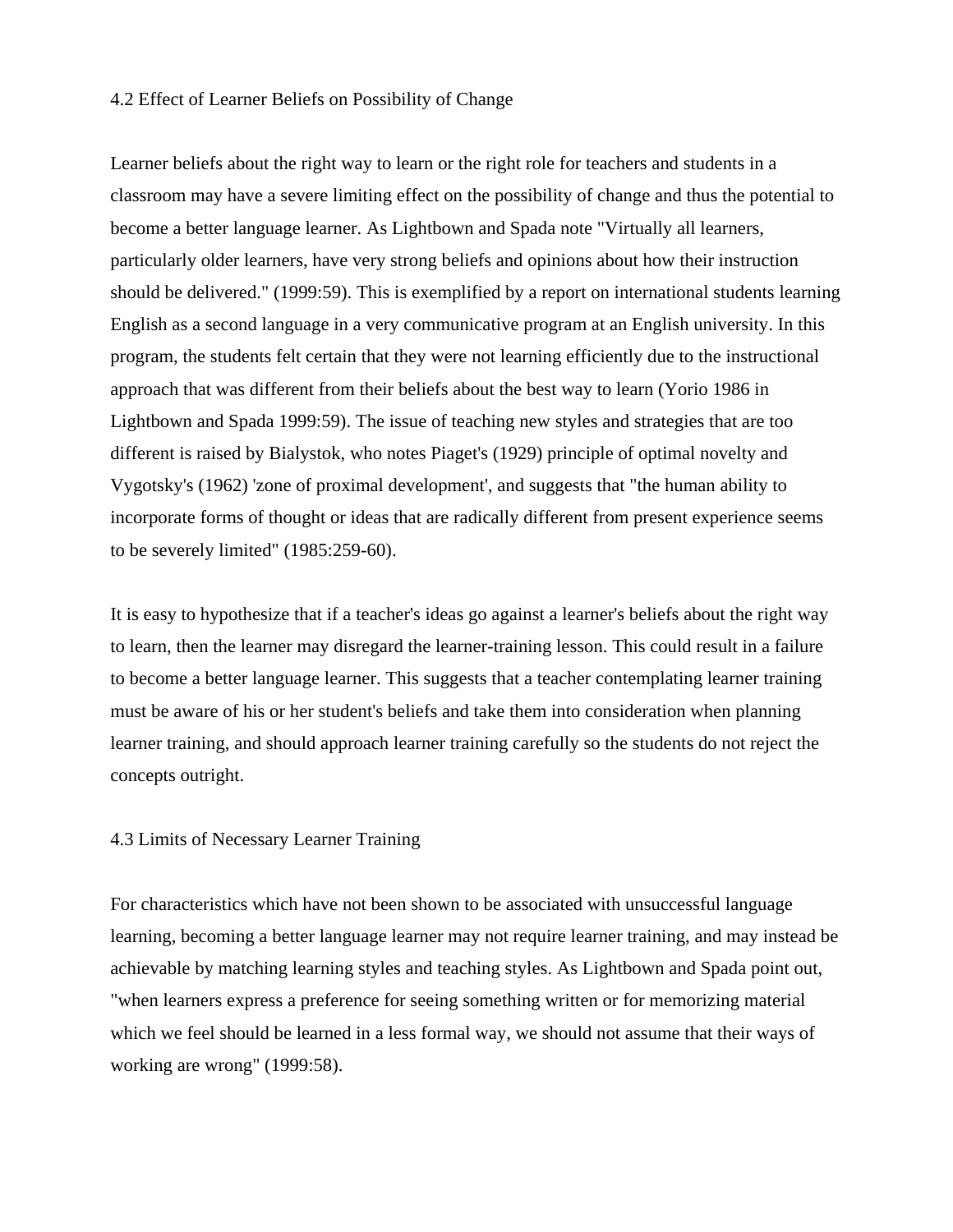Matching learning and teaching styles was done in Canada to teach French to English speaking government employees. The results indicated that if students were matched to one of three methodological approaches: audio-visual, analytic, or functional, their rate of improvement was enhanced (Wesche 1981 in Larson-Freeman and Long 1991:207). It seems learner training is most appropriate for those styles and strategies that have first been shown to be beneficial to language learning. It seems less appropriate for those cultural, educational, or personal differences that are simply different from the teacher's styles and strategies,

Contrary to this argument, Larson-Freeman and Long point out that "...some would argue that rather than catering to students' particular cognitive styles, learners should be challenged to develop a range of styles" (1991:211) Grasha suggests this could help students in dealing with future academic work (1972 in Larson-Freeman and Long 1991:211)

#### 4.4 Conclusion

The extent of the benefit of learner training will depend on whether learner personalities, learning styles or learning strategies are the focus. It will also depend on learner beliefs and learner training being approached appropriately. For styles and strategies that have not been shown to be detrimental to language learning, learner training may be less necessary and matching teaching styles to learning styles may instead be beneficial.

### **5 Application to Korean Classrooms**

5.1 Language Learning Issues in Korean Classrooms - Learning Styles

Of the learning styles discussed above, field independence to the exclusion of the larger context and a lack of ambiguity tolerance are the learning styles that most need focused attention in my Korean classrooms. Too much field independence is noticeable in the way many of my students seem to be able to pick out details very well, while being unaware of the larger context. I attribute this to an over emphasis on multiple choice and fill in the blank tests and an under emphasis on comprehension based tests throughout their academic careers. As noted, research has shown that for effective learning, having aspects of both field dependence and independence is probably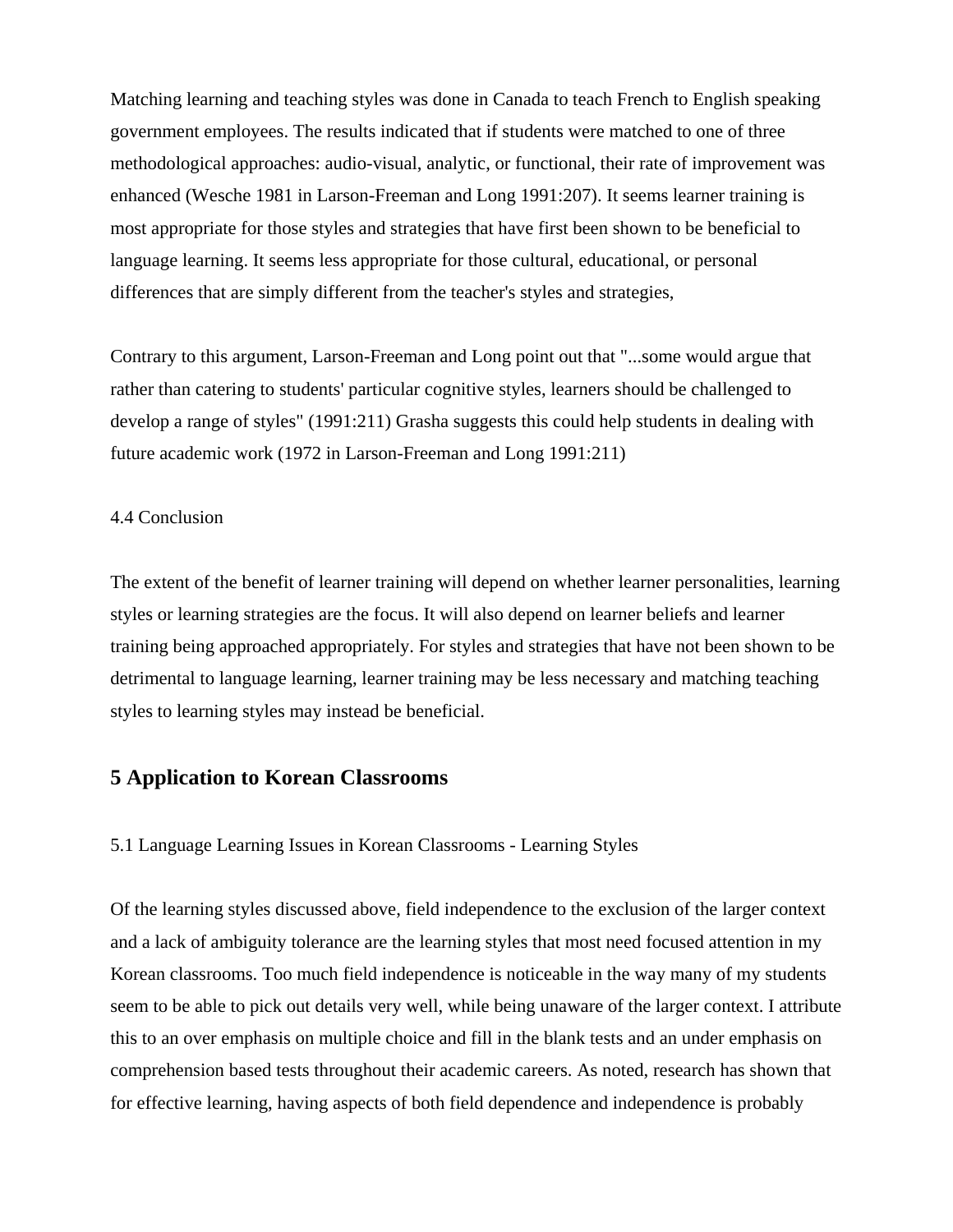beneficial. Perhaps learner training could help my students come more towards the middle of this construct. However, such training would seem to require longer than my one-month classes to show a result.

A lack of ambiguity tolerance is exemplified by many of my students who often seek to know the exact meaning of a word, sentence, or grammatical structure while not being satisfied with understanding the overall meaning of the item. When told that the word or phrase kind of means something they ask again or consult their English-Korean dictionaries, and often seem to feel frustration when unable to find a lexical definition or grammar rule that satisfies them.

A teaching practice that I have found to effectively deal with this issue when it arises in the classroom is to ask students to define the exact colour of their chair (a rather orangish mustard yellow at my school) or the exact colour of a piece of clothing they are wearing. A further question I often ask is for students to tell me what love means, exactly. This very basic form of learner training helps student see that exact answers are not always possible, or not always necessary.

#### 5.2 Language Learning Issues in Korean Classrooms - Learner Beliefs

A further way of helping my Korean students become better language learners could involve work in the area of learner beliefs about useful leaning styles and strategies. Perhaps due to their middle school and high school educational culture, Korean students have very strong beliefs about appropriate learning styles and strategies. Such beliefs are often quite homogeneous throughout Korean culture. These are exemplified by the belief that grammar should be taught deductively and continuously, that rote memorization of vocabulary and idioms is very important and beneficial, and that the classroom should be teacher centered.

The possibility for improvement exists because, while many of my students feel comfortable with these styles and strategies, many also feel frustrated with their lack of significant improvement. If learner training was presented appropriately, as advocated by MacIntyre and Noels (1996 in Brown 2000:131), it could overcoming the discomfort some of my students feel due to their beliefs and could help them become better language learners.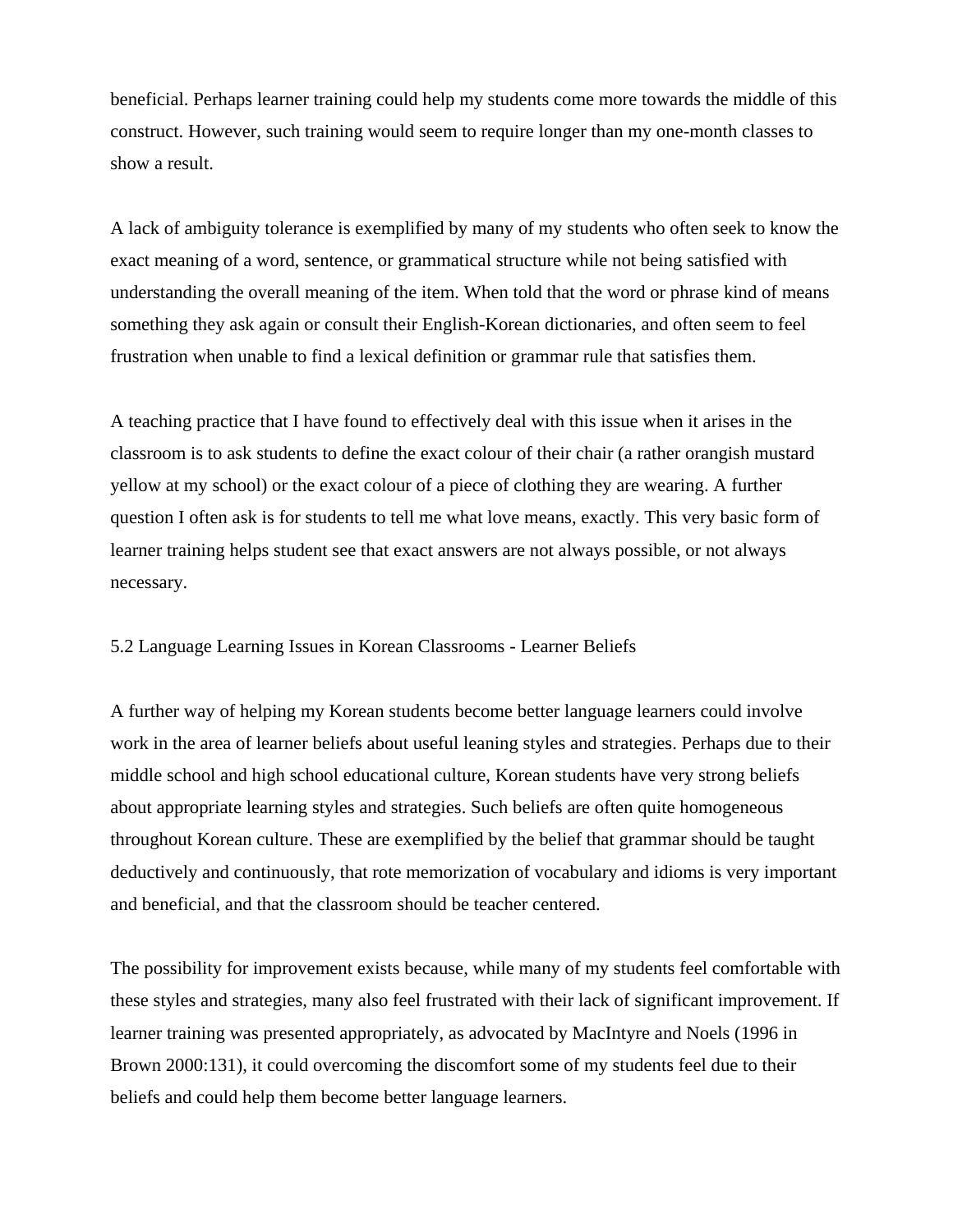5.3 Language Learning Issues in Korean Classrooms - Matching Students and Teachers

As foreign native speaker teachers are almost nonexistent in middle and high schools, as well as in TOEIC classrooms, there seems to be relatively few differences between learner styles and teacher styles in these environments. Within universities and in private language schools, the opposite is the case and native speakers are almost exclusively the teachers. As western educational practices have many differences from those in Korea, many difficulties can arise between student learning styles and teacher teaching styles in Korea.

Matching students to teaching styles, as was done teaching French in Canada (Wesche 1981 in Larson-Freeman and Long 1991:207), would seem less beneficial in Korea than in Canada because of the relative uniformity of students in desiring one style and the relative uniformity of native speaking teachers to teach using a different style. Within the Korean context, it seems reasonable that for styles and strategies that are not associated with unsuccessful language learning, native speaking teachers, such as myself, should make a greater effort to modify our teaching styles to reflect the way our students prefer to learn than is presently done, and reserve the learner training for aspects which would be more beneficial to becoming a better language learner.

One aspect of Korean classrooms where matching learners to teachers might be useful is in the desire of students to learn in a fun or in a serious environment. Such students could be matched with teachers who prefer a more social class atmosphere or with teachers who prefer a more serious class atmosphere. It is possible that this may already happen to some degree with serious students more often choosing to enroll in TOEIC or TOEFL classes, and students who are more interested in social learning enrolling in conversation classes. Interestingly, at my school many students change classes after one or two days. It would be interesting to investigate if some students change classes in the hope of finding a teacher who was more or less serious, or matched the student's preferred learning style in some other way.

5.4 Language Learning Issues in Korean Classrooms - Learning Strategies

Of the learning strategies outlined above, meta-cognitive strategies, and in particular selfmanagement strategies (see O'Malley et al. 1985a:33-4) are an area of concern. A greater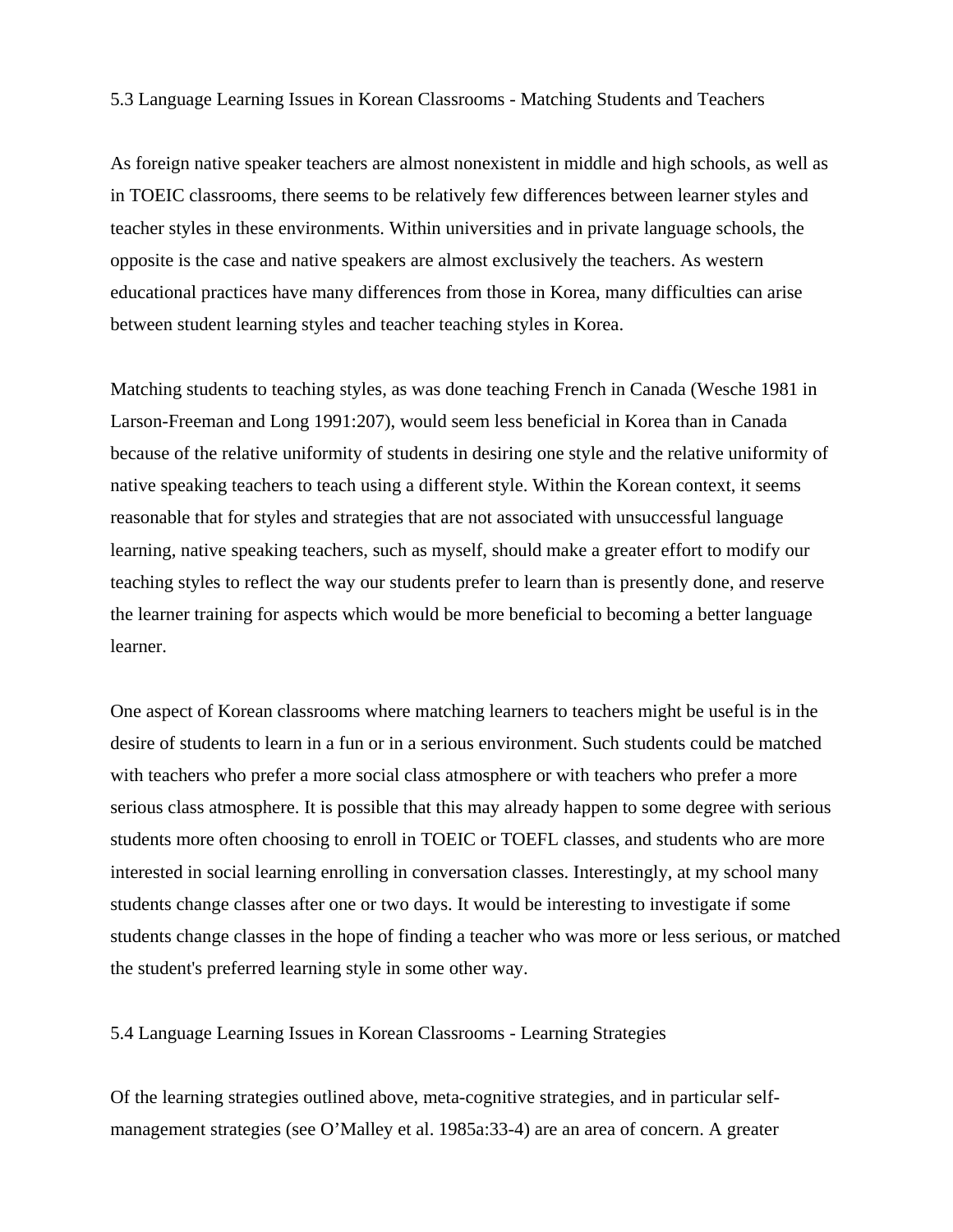awareness of metacognitive strategies might help my students become more aware of how and why they learn, or fail to learn. For example, enough sleep is often considered important to learn effectively, yet many of my students will study when they are extremely tired. The result is that they often fail to integrate new material well and feel frustration. When I suggest to them that they did not learn because they were tired, they often agree, perhaps to be polite, yet indicate that in reality all they need to do is study more and harder.

Teaching of meta-cognitive strategies to my Korean students may pose problems because the student independence implied by some such strategies goes contrary to the teacher centered and controlled classroom that feels natural to many of my Korean students. This is an issue because teaching my students cognitive strategies without teaching them the meta-cognitive strategies needed to be aware of which strategies work for them, and without encouraging them to switch between strategies when one fails, would seem pointless, as echoed by O'Malley et al. when he says "students without meta-cognitive approaches are essentially learners without direction or opportunity to review their progress, accomplishments and future learning directions." (1985b:561). Once my students have the ability to judge the success or failure of a strategy for themselves, then the teaching of almost any strategy could perhaps be justified on the grounds that it could benefit some of my students and those students would be able to incorporate the strategy into their learning tool case.

#### 5.5 Student and Teacher Roles in Overcoming These Issues

Assisting my Korean students to balance field dependent and independent styles, develop a healthy tolerance to ambiguity, and overcome some learner beliefs may help them become better language learners. Additionally, the development of meta-cognitive strategies, and in particular the ability to be critical of any learning styles used, would seem to be a further powerful way to help them.

Teachers, such as myself, should ask our learners to try new styles and strategies with an open mind and not reject them too quickly, while our students should ask us to respect preferred styles and strategies when change is not necessarily beneficial. It is unfortunate that one weakness in the Korean context seems to be the meta-cognitive strategy of self-management, which is one area that could help students not reject new learning styles and strategies too quickly. As learning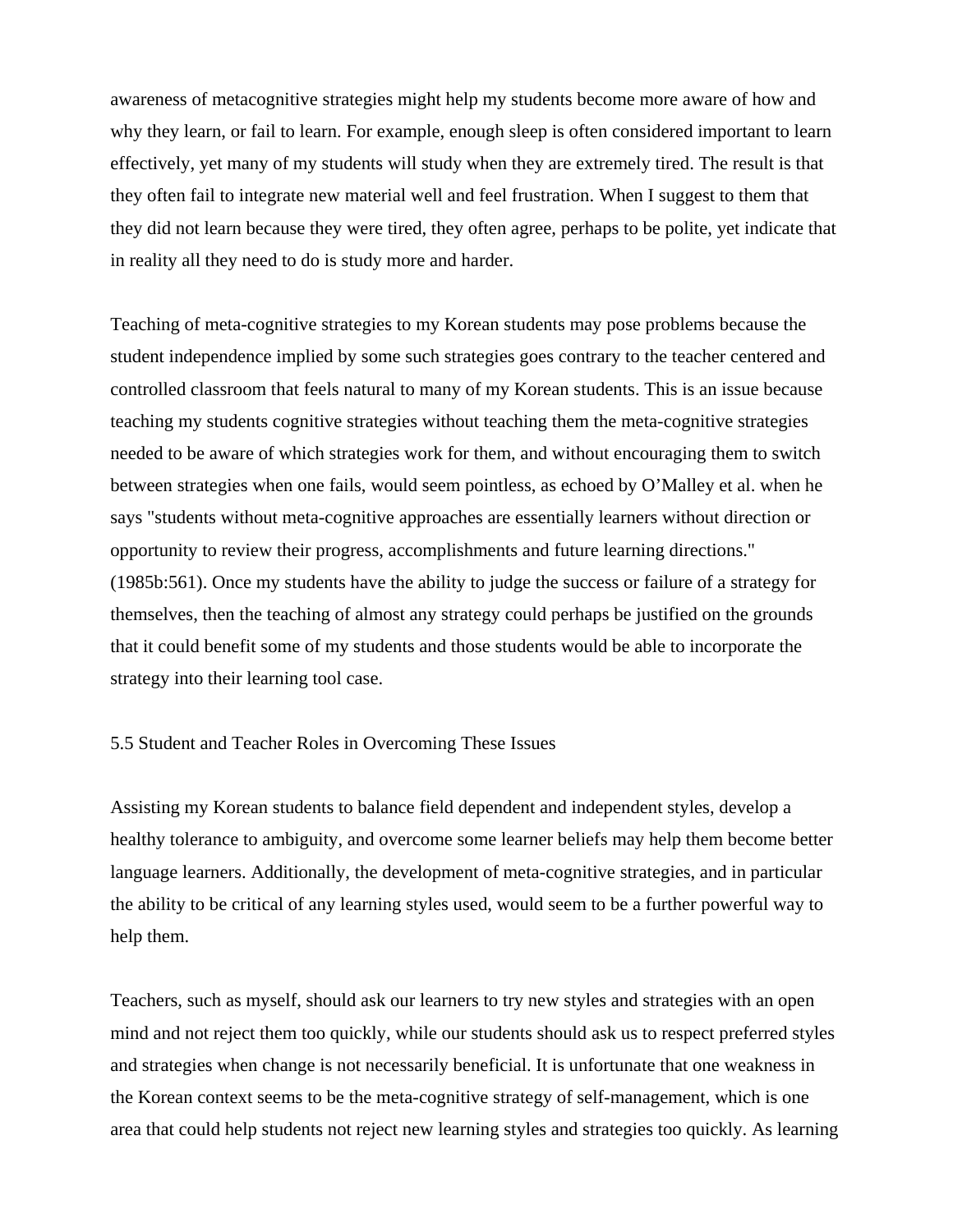styles such as tolerance to ambiguity seem more difficult and time consuming to change than learning strategies such as teaching a student a new way to learn vocabulary, learning style training may be more appropriate in a longer high school or university type course than my one month language school class.

## **6 Conclusion**

While good language learners exist, creating a definition of the best language learner is a potentially impossible task. Language learning may turn out to be a perpetually evolving skill, with learners always one or a few steps away from some ideal for their situation. Thus, the good learner may simply be the learner who has an open mind, the willingness to honestly try new learning strategies and is always learning how to learn. The teachers' job may be to give students a toolbox of styles and strategies that appear to be beneficial along with the ability to select which work for them.

Understanding the issues relating to good language learners is an important step in helping students learn more efficiently. Once these concepts are understood, the potential for learner training can be explored and teachers can approach their students with helpful well designed tasks to help their students become better language learners.